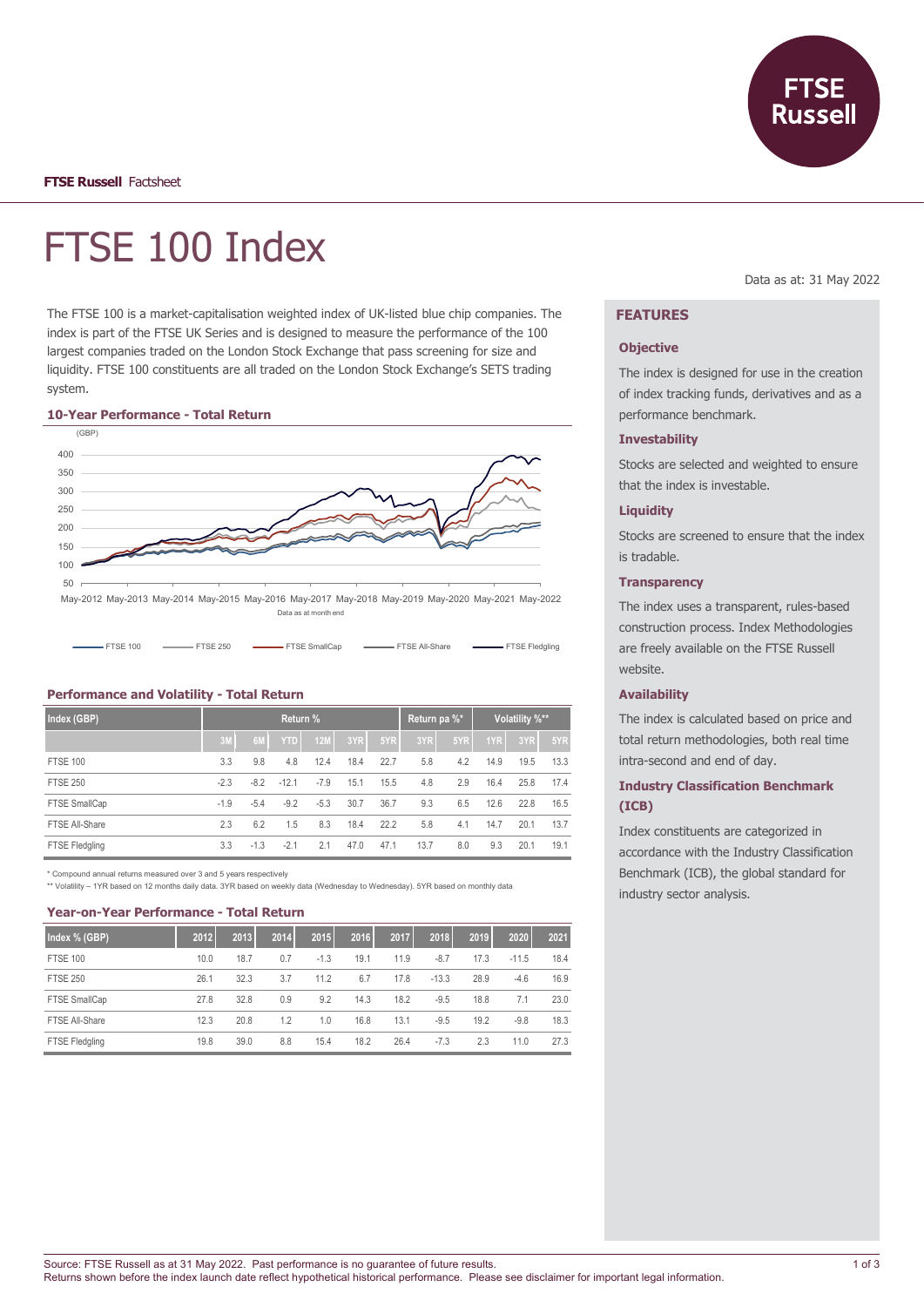## **Return/Risk Ratio and Drawdown - Total Return**

| Index (GBP)           | <b>Return/Risk Ratio</b> |     |     | Drawdown (%) |         |         |         |             |
|-----------------------|--------------------------|-----|-----|--------------|---------|---------|---------|-------------|
|                       | 1YR                      | 3YR | 5YR | <b>10YR</b>  | 1YR     | 3YR     | 5YR     | <b>10YR</b> |
| <b>FTSE 100</b>       | 0.8                      | 0.3 | 0.3 | 0.6          | $-8.9$  | $-34.2$ | $-34.2$ | $-34.2$     |
| <b>FTSE 250</b>       | $-0.5$                   | 0.1 | 0.2 | 0.7          | $-20.3$ | $-41.7$ | $-41.7$ | $-41.7$     |
| FTSE SmallCap         | $-0.4$                   | 0.4 | 0.4 | 0.9          | $-16.3$ | $-39.8$ | $-39.8$ | $-39.8$     |
| FTSE All-Share        | 0.5                      | 0.3 | 0.3 | 0.7          | $-9.8$  | $-35.3$ | $-35.3$ | $-35.3$     |
| <b>FTSE Fledgling</b> | 0.2                      | 0.7 | 0.4 | 1.0          | $-10.0$ | $-39.6$ | $-44.7$ | $-44.7$     |

Return/Risk Ratio – based on compound annual returns and volatility in Performance and Volatility table Drawdown - based on daily data

### **Top 5 Constituents**

| <b>Constituent</b> | <b>ICB Sector</b>                     | Net MCap (GBPm) | Wgt % |
|--------------------|---------------------------------------|-----------------|-------|
| Shell Plc          | Oil Gas and Coal                      | 181.455         | 9.12  |
| AstraZeneca        | Pharmaceuticals and Biotechnology     | 161.696         | 8.13  |
| <b>HSBC HIdgs</b>  | <b>Banks</b>                          | 108.843         | 5.47  |
| Unilever           | Personal Care Drug and Grocery Stores | 97.619          | 4.91  |
| <b>GSK</b>         | Pharmaceuticals and Biotechnology     | 85.591          | 4.30  |
| <b>Totals</b>      |                                       | 635.205         | 31.92 |

## **ICB Supersector Breakdown**

|                |                                                 | <b>FTSE 100</b> |                 |                | <b>FTSE All-Share</b> |                        |        |  |
|----------------|-------------------------------------------------|-----------------|-----------------|----------------|-----------------------|------------------------|--------|--|
| <b>CB Code</b> | <b>CB Supersector</b>                           | No. of<br>Cons  | Net MCap (GBPm) | Wgt %          | No. of<br>Cons        | <b>Net MCap (GBPm)</b> | Wgt %  |  |
| 1010           | Technology                                      | $\overline{4}$  | 17.597          | 0.88           | 22                    | 31.482                 | 1.30   |  |
| 1510           | Telecommunications                              | 3               | 49,795          | 2.50           | 6                     | 53,170                 | 2.20   |  |
| 2010           | <b>Health Care</b>                              | 5               | 265,321         | 13.33          | 13                    | 275,497                | 11.38  |  |
| 3010           | <b>Banks</b>                                    | 5               | 196,461         | 9.87           | 12                    | 204,605                | 8.45   |  |
| 3020           | <b>Financial Services</b>                       | 10              | 82,279          | 4.13           | 232                   | 245,802                | 10.15  |  |
| 3030           | Insurance                                       | 5               | 65,639          | 3.30           | 13                    | 81,013                 | 3.35   |  |
| 3510           | <b>Real Estate</b>                              | 4               | 28,634          | 1.44           | 52                    | 74,691                 | 3.08   |  |
| 4010           | Automobiles and Parts                           | ÷,              | ÷               | $\overline{a}$ | $\overline{2}$        | 1.069                  | 0.04   |  |
| 4020           | <b>Consumer Products and Services</b>           | 6               | 59,522          | 2.99           | 24                    | 74,934                 | 3.09   |  |
| 4030           | Media                                           | 5               | 68,942          | 3.46           | 11                    | 72,949                 | 3.01   |  |
| 4040           | <b>Retailers</b>                                | 5               | 24.191          | 1.22           | 22                    | 37.724                 | 1.56   |  |
| 4050           | <b>Travel and Leisure</b>                       | 5               | 44,857          | 2.25           | 32                    | 69,418                 | 2.87   |  |
| 4510           | Food Beverage and Tobacco                       | 5               | 190.514         | 9.57           | 17                    | 201.436                | 8.32   |  |
| 4520           | Personal Care Drug and Grocery<br><b>Stores</b> | 5               | 164.462         | 8.26           | 8                     | 167.156                | 6.90   |  |
| 5010           | <b>Construction and Materials</b>               | $\mathbf{1}$    | 25,309          | 1.27           | 15                    | 34.390                 | 1.42   |  |
| 5020           | Industrial Goods and Services                   | 18              | 166,921         | 8.39           | 73                    | 224,126                | 9.26   |  |
| 5510           | <b>Basic Resources</b>                          | 6               | 187,988         | 9.45           | 15                    | 192,830                | 7.96   |  |
| 5520           | Chemicals                                       | 1               | 9,297           | 0.47           | $\overline{7}$        | 17,726                 | 0.73   |  |
| 6010           | Energy                                          | 3               | 266.495         | 13.39          | 14                    | 273,901                | 11.31  |  |
| 6510           | <b>Utilities</b>                                | $\overline{4}$  | 75,674          | 3.80           | 10                    | 87,246                 | 3.60   |  |
| <b>Totals</b>  |                                                 | 100             | 1,989,897       | 100.00         | 600                   | 2,421,163              | 100.00 |  |

## **INFORMATION**

## **Index Universe**

FTSE All-Share Index

**Index Launch**

3 January 1984

**Base Date**

30 December 1983

**Base Value**

1000

**Investability Screen**

Actual free float applied and liquidity screened

**Index Calculation**

Real-time and end-of-day index available

**End-of-Day Distribution**

Via FTP and email

**Currency**

Sterling and Euro

**Review Dates**

Quarterly in March, June, September, December

## **Historical Data**

Available from January 1984